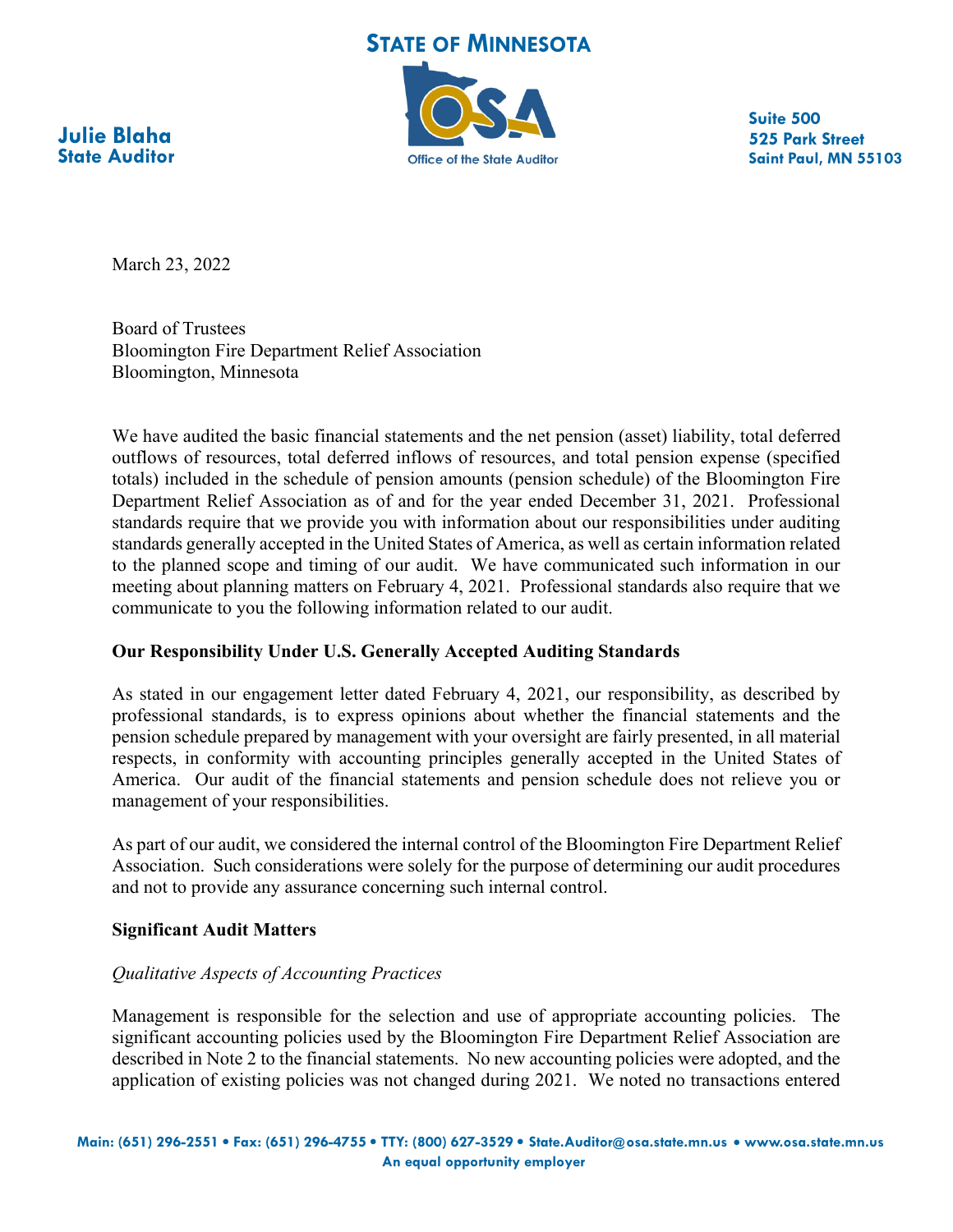Page 2 Board of Trustees Bloomington Fire Department Relief Association Bloomington, Minnesota

into by the Association during the year for which there is a lack of authoritative guidance or consensus. All significant transactions have been recognized in the financial statements and pension schedule in the proper period.

Accounting estimates are an integral part of the financial statements and pension schedule prepared by management and are based on management's knowledge and experience about past and current events and assumptions about future events. Certain accounting estimates are particularly sensitive because of their significance to the financial statements and pension schedule and because of the possibility that future events affecting them may differ significantly from those expected. The most sensitive estimates affecting the basic financial statements and pension schedule are:

- the fair value of investments;
- the actuarial value of plan assets;
- the actuarial accrued liability;
- $\bullet$  the total pension liability;
- the total deferred outflows of resources;
- the total deferred inflows of resources; and
- the total pension expense.

The estimate for the fair value of investments is dependent upon existing market conditions and is determined by a third-party safekeeping agent appointed as custodian. All the remaining estimates are determined by the consulting actuary.

We evaluated the key factors and assumptions used to develop these estimates in determining they are reasonable in relation to the basic financial statements and pension schedule*.* 

The financial statement and pension schedule disclosures are neutral, consistent, and clear.

# *Difficulties Encountered in Performing the Audit*

We encountered no significant difficulties in dealing with management in performing and completing our audit.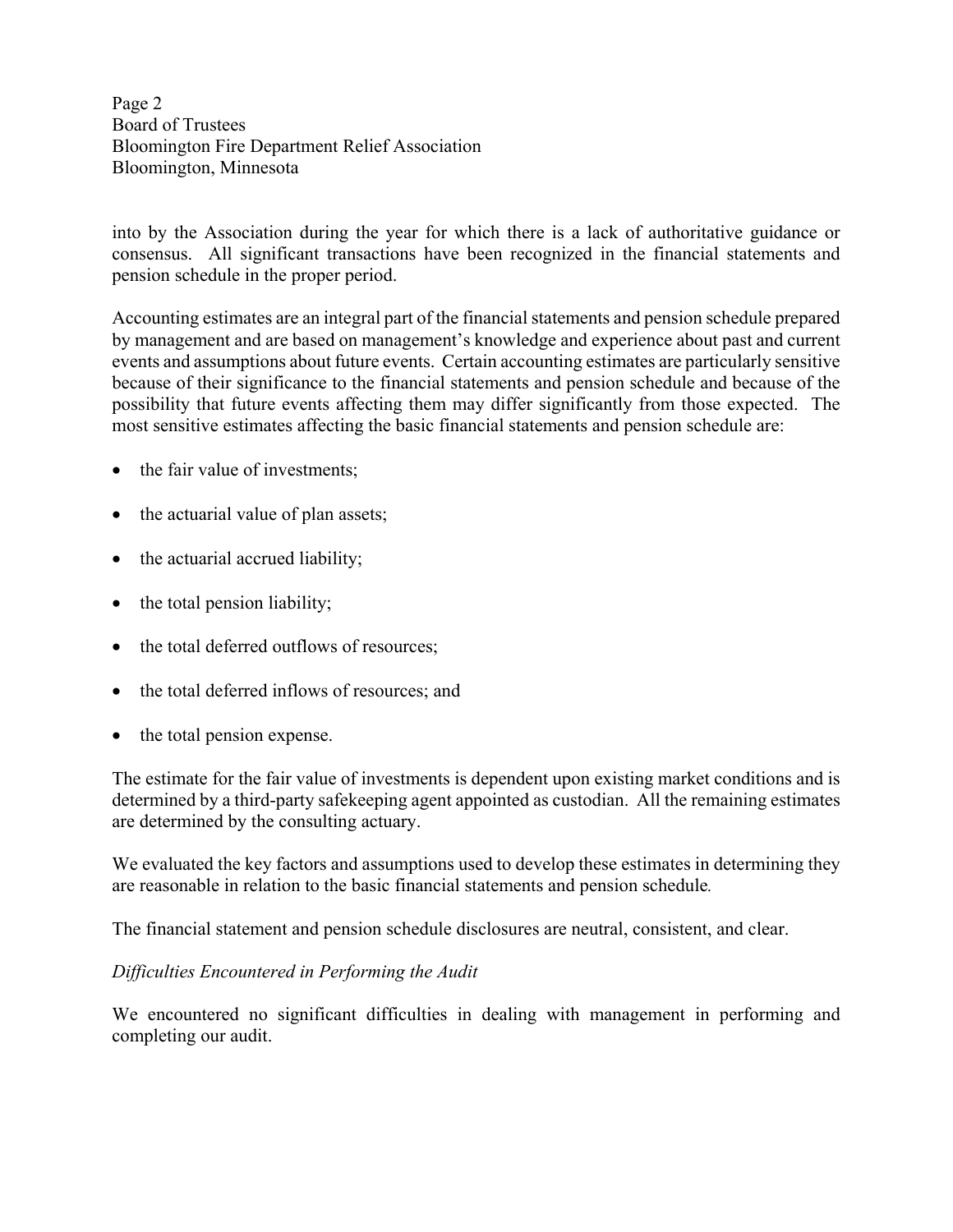Page 3 Board of Trustees Bloomington Fire Department Relief Association Bloomington, Minnesota

#### *Corrected and Uncorrected Misstatements*

Professional standards require us to accumulate all known and likely misstatements identified during the audit, other than those that are clearly trivial, and communicate them to the appropriate level of management. No such misstatements were noted.

### *Disagreements with Management*

For purposes of this letter, professional standards define a disagreement with management as a financial accounting, reporting, or auditing matter, whether or not resolved to our satisfaction, that could be significant to the financial statements, the pension schedule, or the auditor's report. We are pleased to report that no such disagreements arose during the course of our audit.

### *Management Representations*

We have requested certain representations from management that are included in the management representation letter dated March 14, 2022.

### *Management Consultations with Other Independent Accountants*

In some cases, management may decide to consult with other accountants about auditing and accounting matters, similar to obtaining a "second opinion" on certain situations. If a consultation involves application of an accounting principle to the Association's financial statements and pension schedule or a determination of the type of auditor's opinion that may be expressed on those statements and pension schedule, our professional standards require the consulting accountant to check with us to determine that the consultant has all the relevant facts. To our knowledge, there were no such consultations with other accountants.

# **Other Matters**

We applied certain limited procedures to the Management's Discussion and Analysis and Required Supplementary Information as listed in the table of contents, which are required supplementary information (RSI) that supplements the basic financial statements. Our procedures consisted of inquiries of management regarding the methods of preparing the information and comparing the information for consistency with management's responses to our inquiries, the basic financial statements, and other knowledge we obtained during our audit of the basic financial statements. We did not audit the RSI and do not express an opinion or provide any assurance on it.

**\* \* \***